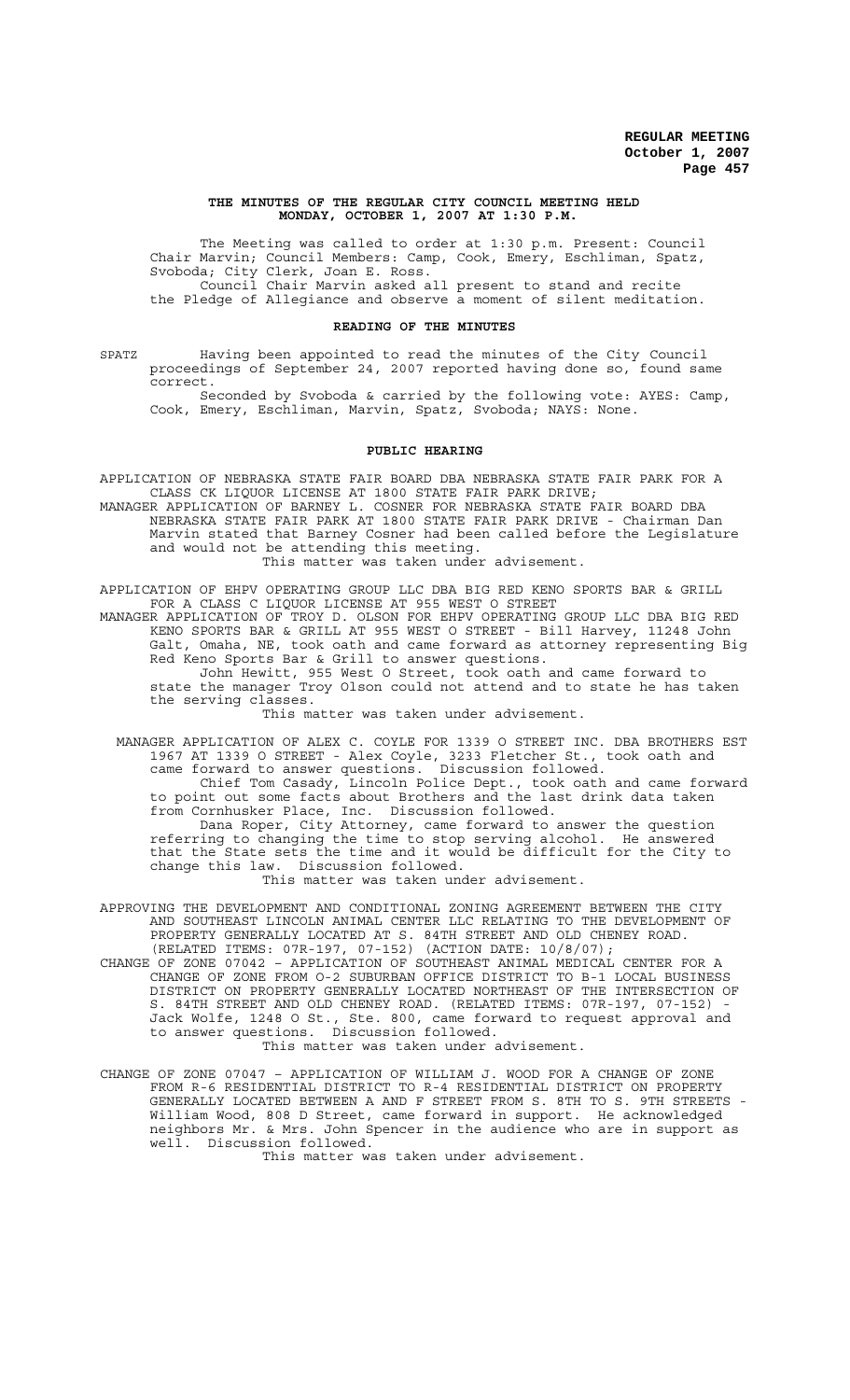CHANGE OF ZONE 07051 – AMENDING TITLE 27 OF THE LINCOLN MUNICIPAL CODE RELATING TO NONCONFORMING SIGNS BY AMENDING SECTION 27.69.320 TO ADD PROVISIONS ALLOWING A NONCONFORMING OFF-PREMISES SIGN TO BE REPLACED WITHOUT BEING BROUGHT INTO COMPLIANCE WITH THE ZONING CODE SIGN REGULATIONS UNDER LIMITED CIRCUMSTANCES - Martha Heyne, 5906 Rolling Hills, came forward representing Lamar Outdoor Advertising asking for approval and to answer questions. Discussion followed. Marvin Krout, Planning Director, came forward to answer questions. Discussion followed.

This matter was taken under advisement.

AMENDING TITLE 4 OF THE LINCOLN MUNICIPAL CODE RELATING TO BOARDS AND COMMISSIONS BY ADDING A NEW CHAPTER 4.66, CREATING A CITY AUDIT ADVISORY BOARD, SETTING FORTH DEFINITIONS, CREATING THE MEMBERSHIP OF THE BOARD AND THE LENGTH OF TERMS AND REMOVAL FROM OFFICE, SETTING FORTH THE DUTIES AND POWERS OF THE BOARD, ESTABLISHING MEETINGS AND RULES, PROVIDING FOR STAFFING, PROVIDING FOR AUDIT COORDINATION AND A CUSTODIAN OF RECORDS, LAYING OUT THE GROUND RULES FOR ACCESS TO INFORMATION, PROVIDING FOR AN AUDITEE'S RESPONSE, AND SETTING OUT THE PROCESS FOR SELECTING A CONTRACT AUDITOR - Mayor Chris Beutler, came forward to explain the new proposed chapter and to ask for approval. Discussion followed.

Don Herz, Finance Director, came forward to answer questions regarding funding for the Auditor position. Discussion followed.

Kyle Fischer, 1135 M Street, came forward representing the Chamber of Commerce in support.

John Cederberg, 7425 Red Oak Rd., CPA, came forward in support. Discussion followed.

Coby Mach, LIBA, came forward in support.

This matter was taken under advisement.

APPROVING TAM O'SHANTER AS A KENO SATELLITE SITE AT 105 S. 25TH STREET - John Hewitt, Big Red Keno, came forward requesting approval and stating that Bunkers is no longer going to have keno so this will not increase the number of keno sites.

This matter was taken under advisement.

ACCEPTING THE REPORT OF NEW AND PENDING CLAIMS AGAINST THE CITY AND APPROVING DISPOSITION OF CLAIMS SET FORTH FOR THE PERIOD OF SEPTEMBER 1 - 15, 2007 - Vince Rea, 6253 S. 79<sup>th</sup> St., came forward to request his claim be allowed. Discussion followed.

This matter was taken under advisement.

AUTHORIZING AN APPLICATION TO THE NEBRASKA GAME & PARKS COMMISSION FOR LAND AND WATER CONSERVATION GRANT FUNDING ASSISTANCE FOR THE DEVELOPMENT OF A NEIGHBORHOOD PARK LOCATED IN THE HARTLAND GARDEN VALLEY DEVELOPMENT NEAR N. 14TH STREET AND HUMPHREY AVE. - Lynn Johnson, Director of Parks and Recreation Dept., came forward to answer questions. Discussion followed.

#### This matter was taken under advisement.

ASSESSING NUISANCE ABATEMENT COSTS ASSOCIATED WITH THE CLEARING OF PUBLIC NUISANCES BY THE HEALTH DEPARTMENT TO THE FOLLOWING BENEFITTED PROPERTIES: 3141 S ST., 901 N. 23 $^{RD}$  ST., 1920 S. 17 $^{TH}$  ST., 2026 LAKE ST., 6432 LEIGHTON AVE., 1140 FAIRFIELD ST., 2302 S. 11 $^{\text{TH}}$  ST., 920 GARFIELD ST., 3102 N.  $48^{\text{\tiny{TH}}}$  ST., 1851 GARFIELD ST., 3019 STARR ST., 724 WASHINGTON ST., 2948 STARR ST., 245 N. 25 $^{\text{\tiny{TH}}}$  ST.,  $^{'}$ 960 S. 40 $^{\text{\tiny{TH}}}$  ST., 3051 U ST., 2718 ALPHA ST., 2540 S ST., 2436 VINE ST., 2925 N. 54 H ST., 1536 LEGROS AVE., 600 VILLAGE AVE., 3035 S. 46 $^{\text{TH}}$  ST., 631 N. 26 $^{\text{TH}}$  ST., 1530 N.  $23^{\text{RD}}$  ST., 1240 N. 66<sup>TH</sup> ST., 3846 SUMNER ST., 7211 STEVENS RIDGE RD., 2163 S.  $8^{TH}$  ST., 4126 MADISON AVE., 2335 S. 39 $^{TH}$  ST., 1648 S. 24 $^{TH}$  ST., 1520 D ST., 4702 COOPER AVE., 3160 T ST., 1035 S. 23 $^{\text{\tiny{{\rm{R}}^{\text{\tiny{\rm{D}}}}}}}$  ST., 1401 S. 21 $^{\text{\tiny{\rm{ST}}}}$  ST., 847 N. 29<sup>TH</sup> ST., 4139 LEWIS AVE. - Scott Holmes, Environmental Manager for the Health Dept., came forward to explain the reason for these assessments and the process involved. Discussion followed. This matter was taken under advisement.

**\*\* END OF PUBLIC HEARING \*\***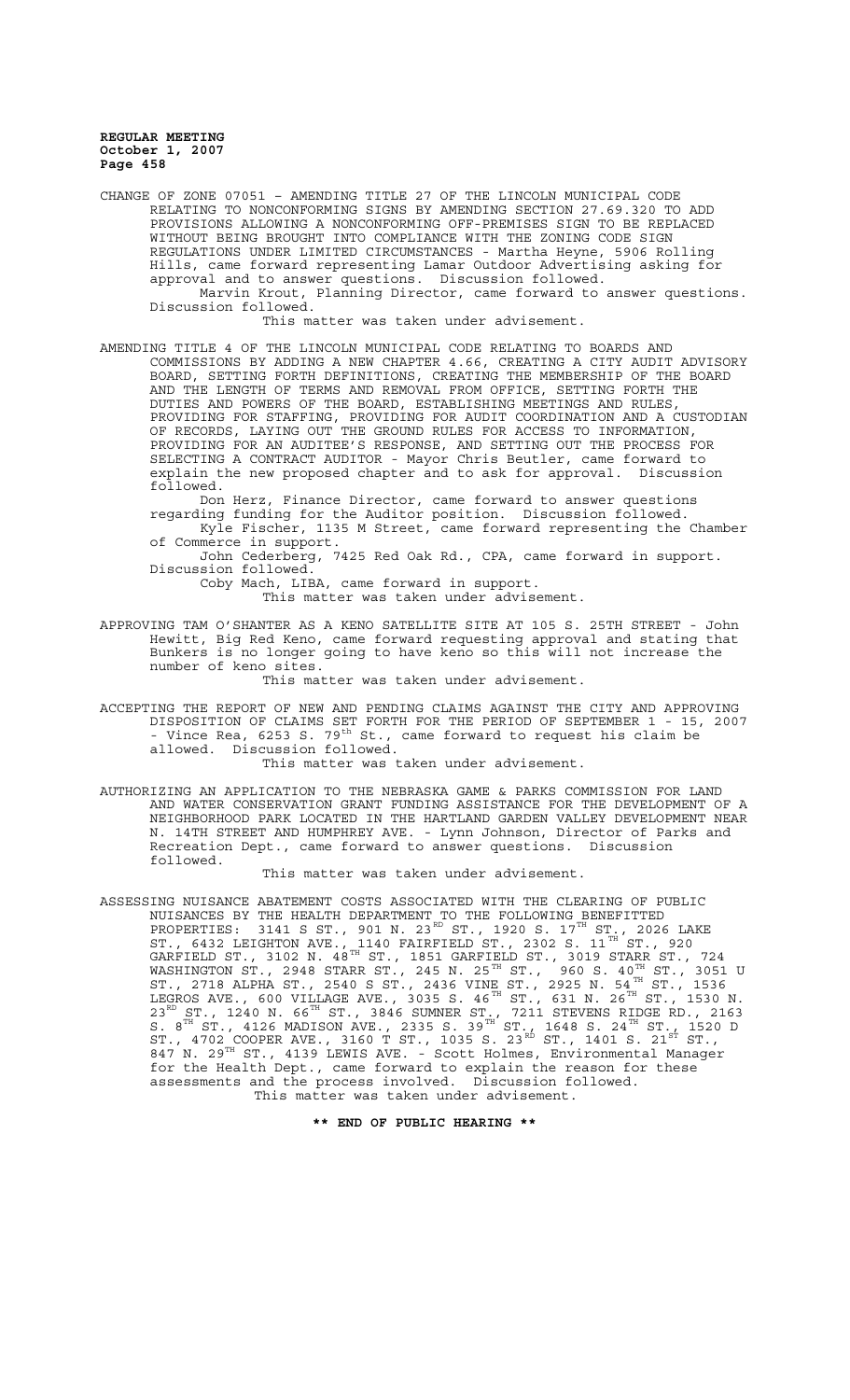# **COUNCIL ACTION**

### **LIQUOR RESOLUTIONS**

APPLICATION OF NEBRASKA STATE FAIR BOARD DBA NEBRASKA STATE FAIR PARK FOR A CLASS CK LIQUOR LICENSE AT 1800 STATE FAIR PARK DRIVE - CLERK read the following resolution, introduced by Jon Camp, who moved its adoption for approval:<br>A-84551 BE

BE IT RESOLVED by the City Council of the City of Lincoln Nebraska:

That after hearing duly had as required by law, consideration of the facts of this application, the Nebraska Liquor Control Act, and the pertinent City ordinances, the City Council recommends that the application of Nebraska State Fair Board dba Nebraska State Fair Park for a Class "CK" liquor license at 1800 State Fair Park Drive, Lincoln, Nebraska, for the license period ending October 31, 2007, be approved with the condition that the premise complies in every respect with all city and state regulations. The City Clerk is directed to transmit a copy of this resolution to the Nebraska Liquor Control Commission. Introduced by Jon Camp

Seconded by Svoboda & carried by the following vote: AYES: Camp, Cook, Emery, Eschliman, Marvin, Spatz, Svoboda; NAYS: None.

MANAGER APPLICATION OF BARNEY L. COSNER FOR NEBRASKA STATE FAIR BOARD DBA NEBRASKA STATE FAIR PARK AT 1800 STATE FAIR PARK DRIVE - CLERK read the following resolution, introduced by Jon Camp, who moved its adoption for

approval:<br>A-84552 WHE WHEREAS, Nebraska State Fair Board dba Nebraska State Fair Park located at 1800 State Fair Park Drive, Lincoln, Nebraska has been approved for a Retail Class "CK" liquor license, and now requests that Barney L. Cosner be named manager;

WHEREAS, Barney L. Cosner appears to be a fit and proper person to manage said business.

NOW, THEREFORE, BE IT RESOLVED by the City Council of the City of Lincoln, Nebraska:

That after hearing duly had as required by law, consideration of the facts of this application, the Nebraska Liquor Control Act, and the pertinent City ordinances, the City Council recommends that Barney L. Cosner be approved as manager of this business for said licensee. The City Clerk is directed to transmit a copy of this resolution to the Nebraska Liquor Control Commission.

Introduced by Jon Camp Seconded by Svoboda & carried by the following vote: AYES: Camp, Cook, Emery, Eschliman, Marvin, Spatz, Svoboda; NAYS: None.

APPLICATION OF EHPV OPERATING GROUP LLC DBA BIG RED KENO SPORTS BAR & GRILL FOR A CLASS C LIQUOR LICENSE AT 955 WEST O STREET - CLERK read the following resolution, introduced by Jon Camp, who moved its adoption for approval:

A-84553 BE IT RESOLVED by the City Council of the City of Lincoln, Nebraska:

That after hearing duly had as required by law, consideration of the facts of this application, the Nebraska Liquor Control Act, and the pertinent City ordinances, the City Council recommends that the application of EHPV Operating Group LLC dba Big Red Keno Sports Bar & Grill for a Class "C" liquor license at 955 West O Street, Lincoln, Nebraska, for the license period ending October 31, 2007, be approved with the condition that the premise complies in every respect with all city and state regulations. The City Clerk is directed to transmit a copy of this resolution to the Nebraska Liquor Control Commission.

Introduced by Jon Camp Seconded by Svoboda & carried by the following vote: AYES: Camp, Cook, Emery, Eschliman, Marvin, Spatz, Svoboda; NAYS: None.

MANAGER APPLICATION OF TROY D. OLSON FOR EHPV OPERATING GROUP LLC DBA BIG RED KENO SPORTS BAR & GRILL AT 955 WEST O STREET - CLERK read the following resolution, introduced by Jon Camp, who moved its adoption for approval:

A-84554 MHEREAS, EHPV Operating Group LLC dba Big Red Keno Sports Bar & Grill located at 955 West O Street, Lincoln, Nebraska has been approved for a Retail Class "C" liquor license, and now requests that Troy D. Olson be named manager;

WHEREAS, Troy D. Olson appears to be a fit and proper person to manage said business.

NOW, THEREFORE, BE IT RESOLVED by the City Council of the City of Lincoln, Nebraska: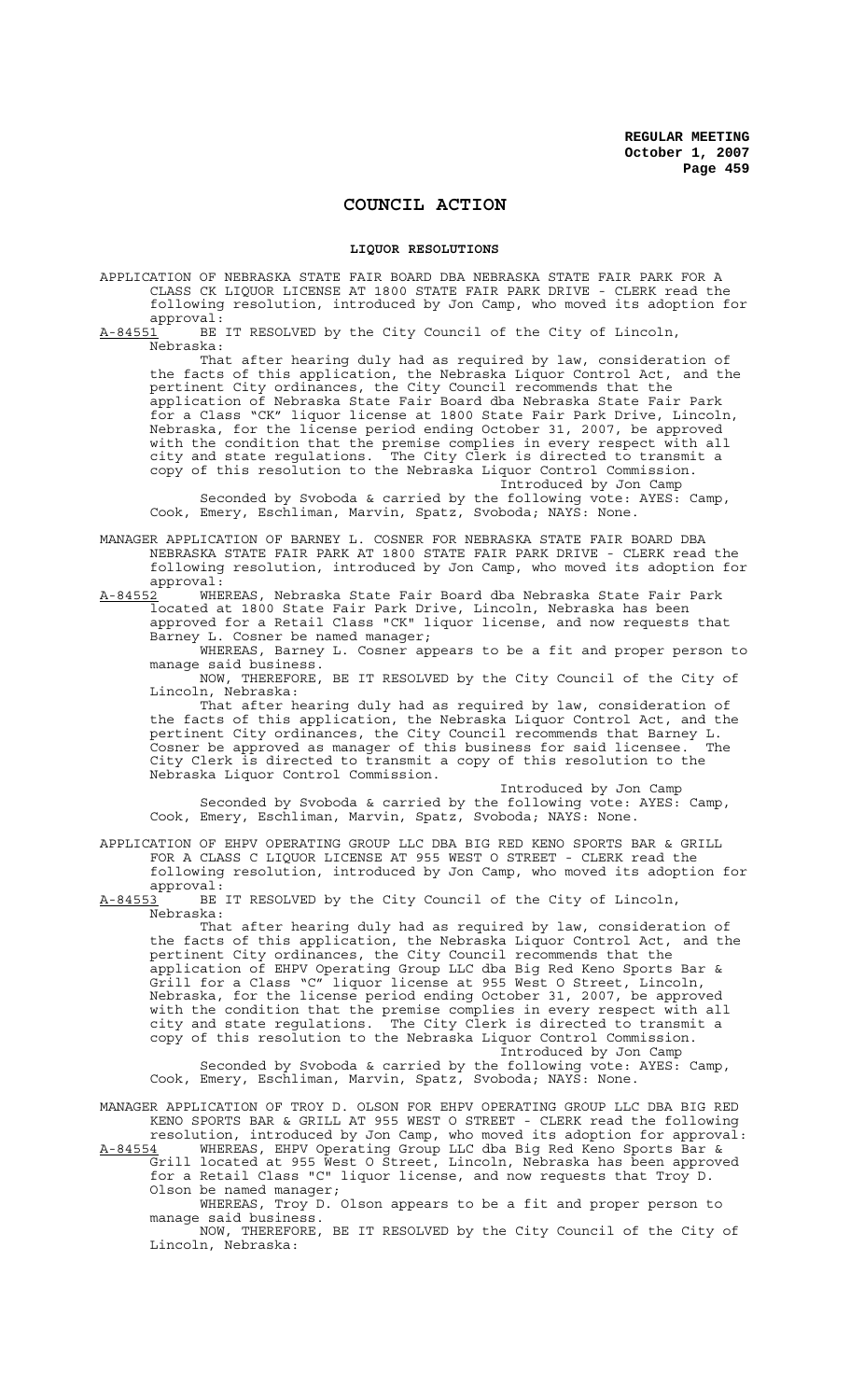> That after hearing duly had as required by law, consideration of the facts of this application, the Nebraska Liquor Control Act, and the pertinent City ordinances, the City Council recommends that Troy D.<br>Olson be approved as manager of this business for said licensee. The .<br>Olson be approved as manager of this business for said licensee. City Clerk is directed to transmit a copy of this resolution to the Nebraska Liquor Control Commission.

Introduced by Jon Camp Seconded by Svoboda & carried by the following vote: AYES: Camp, Cook, Emery, Eschliman, Marvin, Spatz, Svoboda; NAYS: None.

MANAGER APPLICATION OF ALEX C. COYLE FOR 1339 O STREET INC. DBA BROTHERS EST 1967 AT 1339 O STREET - CLERK read the following resolution, introduced by Jon Camp, who moved its adoption for approval:

A-84555 WHEREAS, 1339 O Street Inc. dba Brothers Est 1967 located at 1339 O Street, Lincoln, Nebraska has been approved for a Retail Class "C"

liquor license, and now requests that Alex C. Coyle be named manager; WHEREAS, Alex C. Coyle appears to be a fit and proper person to manage said business.

NOW, THEREFORE, BE IT RESOLVED by the City Council of the City of Lincoln, Nebraska:

That after hearing duly had as required by law, consideration of the facts of this application, the Nebraska Liquor Control Act, and the pertinent City ordinances, the City Council recommends that Alex C. Coyle be approved as manager of this business for said licensee. The City Clerk is directed to transmit a copy of this resolution to the Nebraska Liquor Control Commission.

Introduced by Jon Camp Seconded by Svoboda & carried by the following vote: AYES: Camp, Cook, Emery, Marvin, Spatz, Svoboda; NAYS: Eschliman.

# **ORDINANCES - 2ND READING & RELATED RESOLUTIONS (as required)**

- APPROVING THE DEVELOPMENT AND CONDITIONAL ZONING AGREEMENT BETWEEN THE CITY AND SOUTHEAST LINCOLN ANIMAL CENTER LLC RELATING TO THE DEVELOPMENT OF PROPERTY GENERALLY LOCATED AT S. 84TH STREET AND OLD CHENEY ROAD. (RELATED ITEMS: 07R-197, 07-152) (ACTION DATE: 10/8/07)
- CHANGE OF ZONE 07042 APPLICATION OF SOUTHEAST ANIMAL MEDICAL CENTER FOR A CHANGE OF ZONE FROM O-2 SUBURBAN OFFICE DISTRICT TO B-1 LOCAL BUSINESS DISTRICT ON PROPERTY GENERALLY LOCATED NORTHEAST OF THE INTERSECTION OF S. 84TH STREET AND OLD CHENEY ROAD. (RELATED ITEMS: 07R-197, 07-152) - CLERK read an ordinance, introduced by John Spatz, amending the Lincoln Zoning District Maps attached to and made a part of Title 27 of the Lincoln Municipal Code, as provided by Section 27.05.020 of the Lincoln Municipal Code, by changing the boundaries of the districts established and shown thereon, the second time.
- CHANGE OF ZONE 07047 APPLICATION OF WILLIAM J. WOOD FOR A CHANGE OF ZONE FROM R-6 RESIDENTIAL DISTRICT TO R-4 RESIDENTIAL DISTRICT ON PROPERTY GENERALLY LOCATED BETWEEN A AND F STREET FROM S. 8TH TO S. 9TH STREETS - CLERK read an ordinance, introduced by John Spatz, amending the Lincoln Zoning District Maps attached to and made a part of Title 27 of the Lincoln Municipal Code, as provided by Section 27.05.020 of the Lincoln Municipal Code, by changing the boundaries of the districts established and shown thereon, the second time.
- CHANGE OF ZONE 07051 AMENDING TITLE 27 OF THE LINCOLN MUNICIPAL CODE RELATING TO NONCONFORMING SIGNS BY AMENDING SECTION 27.69.320 TO ADD PROVISIONS ALLOWING A NONCONFORMING OFF-PREMISES SIGN TO BE REPLACED WITHOUT BEING BROUGHT INTO COMPLIANCE WITH THE ZONING CODE SIGN REGULATIONS UNDER LIMITED CIRCUMSTANCES - CLERK read an ordinance, introduced by John Spatz, amending Section 27.69.320 of the Lincoln Municipal Code relating to nonconforming signs by adding provisions allowing a nonconforming off-premises sign to be replaced without being brought into compliance with the zoning code sign regulations under limited circumstances; and repealing Section 27.69.320 of the Lincoln Municipal Code as hitherto existing, the second time.
- AMENDING TITLE 4 OF THE LINCOLN MUNICIPAL CODE RELATING TO BOARDS AND COMMISSIONS BY ADDING A NEW CHAPTER 4.66, CREATING A CITY AUDIT ADVISORY BOARD, SETTING FORTH DEFINITIONS, CREATING THE MEMBERSHIP OF THE BOARD AND THE LENGTH OF TERMS AND REMOVAL FROM OFFICE, SETTING FORTH THE DUTIES AND POWERS OF THE BOARD, ESTABLISHING MEETINGS AND RULES, PROVIDING FOR STAFFING, PROVIDING FOR AUDIT COORDINATION AND A CUSTODIAN OF RECORDS, LAYING OUT THE GROUND RULES FOR ACCESS TO INFORMATION, PROVIDING FOR AN AUDITEE'S RESPONSE, AND SETTING OUT THE PROCESS FOR SELECTING A CONTRACT AUDITOR - CLERK read an ordinance, introduced by John Spatz, amending Title 4 of the Lincoln Municipal Code relating to Boards and Commissions by adding a new Chapter 4.66, creating the City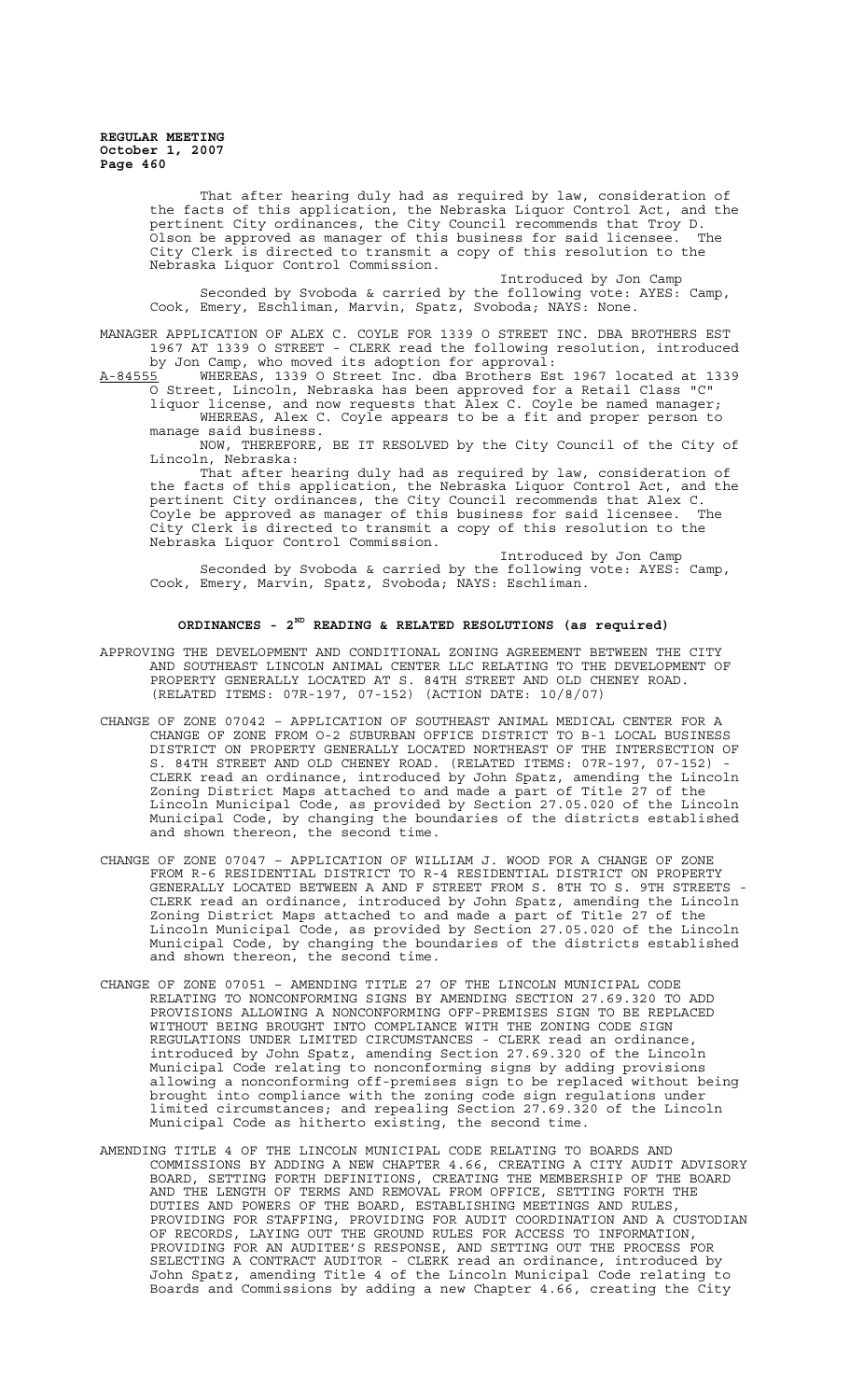Audit Advisory Board, setting forth definitions, creating the membership of the Board and the length of terms and removal, setting forth the duties and powers of the Board, establishing meetings and rules providing for staffing, providing for audit coordination and a custodian of records, laying out the ground rules for access to information, providing for an auditee's response, and setting out the process for selecting a contract auditor, the second time.

# **PUBLIC HEARING RESOLUTIONS**

APPROVING TAM O'SHANTER AS A KENO SATELLITE SITE AT 105 S. 25TH STREET - CLERK read the following resolution, introduced by John Spatz, who moved its adoption:

A-84556 WHEREAS, the City of Lincoln and the County of Lancaster, Nebraska have entered into an Interlocal Agreement for the purposes of providing for a joint City-County keno lottery; and

WHEREAS, the City has entered into a contract for the operation of a keno type lottery with Lincoln's Big Red Lottery Services, Ltd., a Nebraska limited partnership; and

WHEREAS, Section 5 of the Interlocal Agreement and Section 3(b) of the Keno Contract grant the City the authority to approve all satellite locations within the corporate limits of Lincoln; and

WHEREAS, all requirements under the Interlocal Agreement and the Keno Contract governing the establishment and location of keno satellite sites have been met.

NOW, THEREFORE, BE IT RESOLVED by the City Council of the city of Lincoln, Nebraska that a keno satellite site is hereby authorized at the location of Tam O'Shanter, 105 S. 25th Street, Lincoln, NE 68510. The City Clerk is directed to return an executed copy of this Resolution To Tam O'Shanter and a copy to Lincoln's Big Red Lottery Services, Ltd.

Introduced by John Spatz Seconded by Cook & carried by the following vote: AYES: Camp, Cook, Emery, Marvin, Spatz, Svoboda; NAYS: Eschliman.

ACCEPTING THE REPORT OF NEW AND PENDING CLAIMS AGAINST THE CITY AND APPROVING DISPOSITION OF CLAIMS SET FORTH FOR THE PERIOD OF SEPTEMBER 1 - 15, 2007 PRIOR to reading:

ESCHLIMAN Moved to amend Bill No.07R-191 by removing the Trautman claim to have public hearing and action on October 8, 2007.

Seconded by Svoboda & carried by the following vote: AYES: Camp, Cook, Emery, Eschliman, Marvin, Spatz, Svoboda; NAYS: None.

SVOBODA Moved to amend Bill No. 07R-191 on line 11, the claim of Vince Rea SVOBODA Moved to amend Bill No. 07R-191 on line 11, the claim of Vince in the amount of \$192.42 should be stricken from the list of DENIED claims and added to the list of ALLOWED claims.

Seconded by Emery & carried by the following vote: AYES: Camp, Cook, Emery, Eschliman, Marvin, Spatz, Svoboda; NAYS: None.

CLERK Read the following resolution, introduced by John Spatz, who moved its adoption:

BE IT RESOLVED by the City Council of the City of Lincoln, Nebraska:

That the claims listed in the attached report, marked as Exhibit "A", dated September 17, 2007, of various new and pending tort claims filed against the City of Lincoln with the Office of the City Attorney or the Office of the City Clerk, as well as claims which have been disposed of, are hereby received as required by Neb. Rev. Stat. § 13-905 (Reissue 1997). The dispositions of claims by the Office of the City Attorney, as shown by the attached report, are hereby approved:<br><u>DENIED</u> ALLOWED OR SETTLED

| DENIED                           |            | ALLOWED OR SETTLED          |            |
|----------------------------------|------------|-----------------------------|------------|
| Kelli Finke                      | \$3,499.88 | Concrete Designs, LLC       | \$2,252.73 |
| Vince Rea                        | 192.42     | California Casualty         |            |
| Lawnpride Landscape & Irrigation |            | (Policy/Claim #03300080604) | 2,133.40   |
| (Roger H. Powell)                | 465.45     | Kevin Boyce                 | 4,500.00   |
| Gregg L. Trautman                | 1,450.00   | Vince Rea                   | 192.42     |
| Christopher Engles               | 53.00      |                             |            |

The City Attorney is hereby directed to mail to the various claimants listed herein a copy of this resolution which shows the final disposition of their claim.

Introduced by John Spatz Seconded by Svoboda & carried by the following vote: AYES: Camp, Cook, Emery, Eschliman, Marvin, Spatz, Svoboda; NAYS: None.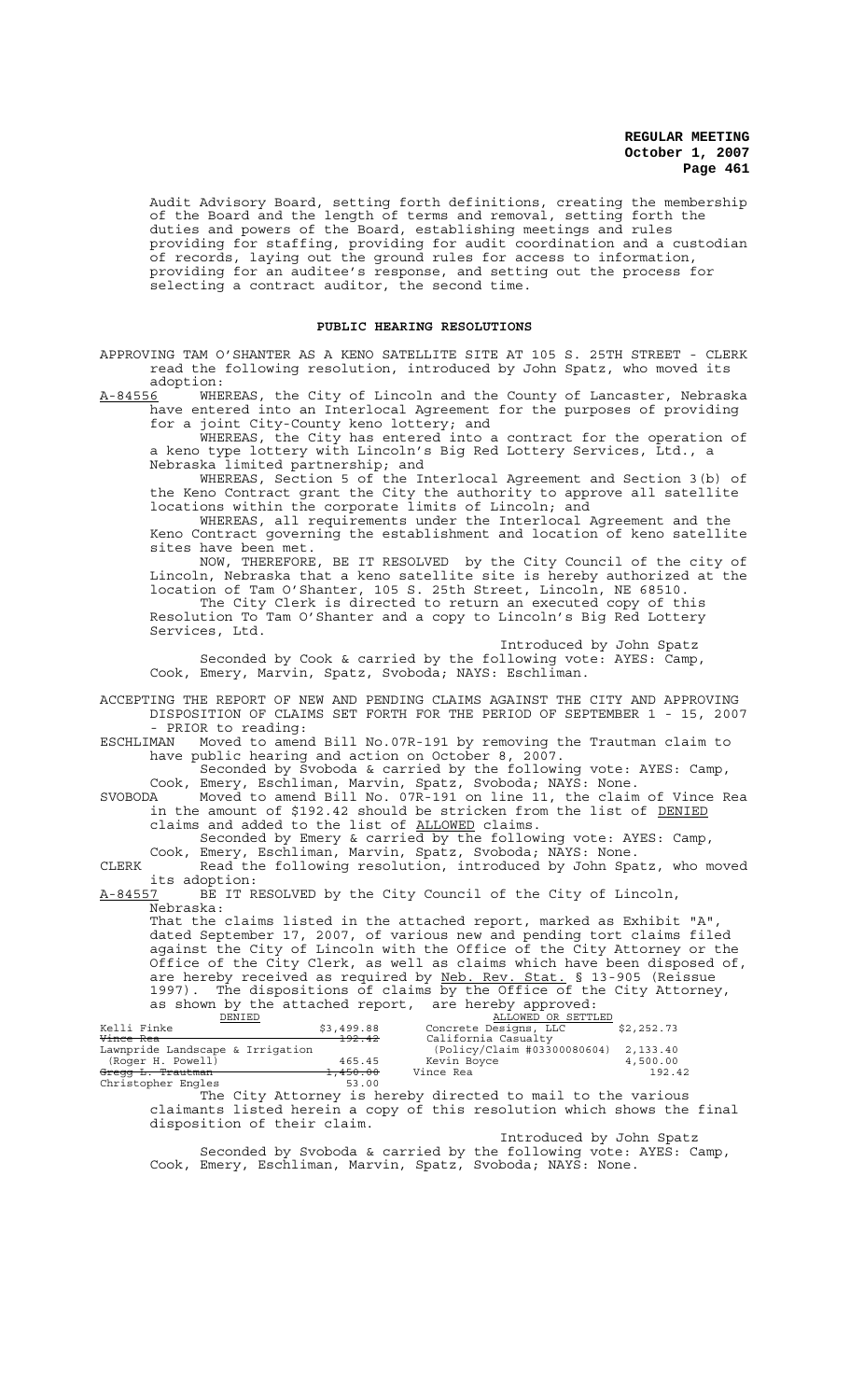APPROVING THE HARVEST PROJECT CONTRACT BETWEEN THE CITY'S LINCOLN AREA AGENCY ON AGING AND LANCASTER COUNTY ON BEHALF OF THE COMMUNITY MENTAL HEALTH CENTER TO PROVIDE MENTAL HEALTH, SUBSTANCES ABUSE, AND AGING SERVICES TO ELDERLY RESIDENTS OF LINCOLN COUNTY FOR A ONE YEAR PERIOD - CLERK read the following resolution, introduced by John Spatz, who moved its adoption:<br>A-84558 BE

BE IT RESOLVED by the City Council of the City of Lincoln, Nebraska:

That the Harvest Project Contract between the Lincoln Area Agency on Aging and Lancaster County on behalf of Community Mental Health Center to assist in obtaining specialized professional services and staff to provide mental health, substance abuse, and aging services to elderly residents of Lancaster County, upon the terms and conditions as set forth in said Contract, which is attached hereto marked as Attachment "A" and made a part hereof by reference, is hereby accepted and approved and the Mayor is hereby authorized to execute said Harvest Project Contract on behalf of the City.

Introduced by John Spatz Seconded by Svoboda & carried by the following vote: AYES: Camp, Cook, Emery, Eschliman, Marvin, Spatz, Svoboda; NAYS: None.

APPROVING AN INTERLOCAL AGREEMENT BETWEEN THE CITY AND THE RAILROAD TRANSPORTATION SAFETY DISTRICT FOR THE FUNDING OF THE DESIGN, RIGHT-OF-WAY ACQUISITION, AND CONSTRUCTION ACTIVITIES FOR PHASE 1 OF THE ANTELOPE VALLEY PROJECT - CLERK read the following resolution, introduced by John Spatz, who moved its adoption:<br>A-84559 WHEREAS, the Interlocal

WHEREAS, the Interlocal Cooperation Act, Neb. Rev. Stat. § 13-801, et seq., permits local governmental units to cooperate with other such units to make the most efficient use of their powers on the basis of mutual advantage; and

WHEREAS, the City of Lincoln, Nebraska (City) and the Lincoln/Lancaster County Railroad Transportation Safety District (District) desire to cooperate together in the design, right-of-way acquisition and construction activities for Phase 1 of the Antelope Valley Project; and

WHEREAS, the District has allotted \$500,000 in its 2007-2008 budget for participation in the project.

NOW, THEREFORE, BE IT RESOLVED by the City Council of the City of Lincoln, Nebraska:

That the Agreement between the City and the District attached hereto as Exhibit "A" in connection with the final design, right-of-way acquisition and construction activities for Phase 1 of the Antelope Valley Project in Lincoln, Lancaster County, Nebraska, is hereby approved and the Mayor is authorized to execute the same on behalf of the City.

Introduced by John Spatz Seconded by Svoboda & carried by the following vote: AYES: Camp, Cook, Emery, Eschliman, Marvin, Spatz, Svoboda; NAYS: None.

APPROVING AN INTERLOCAL AGREEMENT BETWEEN THE CITY AND THE RAILROAD TRANSPORTATION SAFETY DISTRICT FOR THE FUNDING OF THE DESIGN, RIGHT-OF-WAY ACQUISITION AND CONSTRUCTION ACTIVITIES FOR THE NEW BRIDGE CONSTRUCTION OF THE S.W. 40TH STREET OVERPASS OVER THE BNSF RAILYARD - CLERK read the following resolution, introduced by John Spatz, who moved

its adoption:<br>A-84560 WHEREAS WHEREAS, the Interlocal Cooperation Act, Neb. Rev. Stat. § 13-801, et seq., permits local governmental units to cooperate with other such units to make the most efficient use of their powers on the basis of mutual advantage; and

WHEREAS, the City of Lincoln, Nebraska (City) and the Lincoln/Lancaster County Railroad Transportation Safety District (District) desire to cooperate together in the design, right-of-way acquisition and construction activities for the S.W. 40th Street/BNSF Overpass Project; and

WHEREAS, the District has allotted \$600,000 in its 2007-2008 budget for participation in the project.

NOW, THEREFORE, BE IT RESOLVED by the City Council of the City of Lincoln, Nebraska:

That the Agreement between the City and the District attached hereto as Exhibit "A" in connection with the final design, right-of-way acquisition and construction activities for the S.W. 40th Street/BNSF Overpass Project in Lincoln, Lancaster County, Nebraska, is hereby approved and the Mayor is authorized to execute the same on behalf of the City.

Introduced by John Spatz Seconded by Svoboda & carried by the following vote: AYES: Camp, Cook, Emery, Eschliman, Marvin, Spatz, Svoboda; NAYS: None.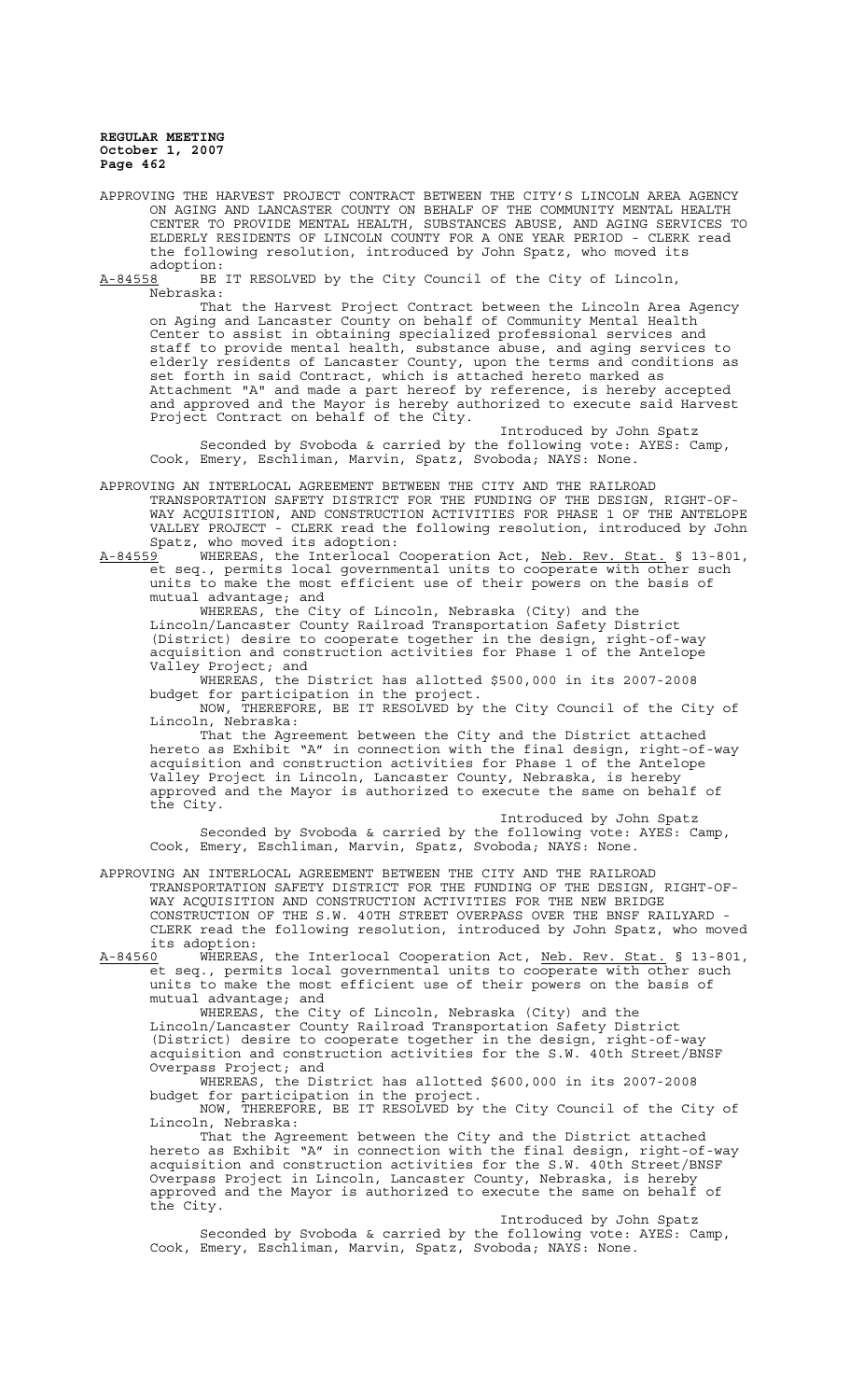APPROVING AN INTERLOCAL AGREEMENT BETWEEN THE CITY AND THE RAILROAD TRANSPORTATION SAFETY DISTRICT FOR THE FUNDING OF THE DESIGN, RIGHT-OF-WAY ACQUISITION AND CONSTRUCTION ACTIVITIES FOR THE NEW BRIDGE CONSTRUCTION OF THE HARRIS OVERPASS ON O STREET, 3RD TO 9TH STREETS - CLERK read the following resolution, introduced by John Spatz, who moved its adoption:<br>A-84561 WHEREAS

A-84561 WHEREAS, the Interlocal Cooperation Act, Neb. Rev. Stat. § 13-801, et seq., permits local governmental units to cooperate with other such units to make the most efficient use of their powers on the basis of mutual advantage; and

WHEREAS, the City of Lincoln, Nebraska (City) and the Lincoln/Lancaster County Railroad Transportation Safety District (District) desire to cooperate together in the design, right-of-way acquisition and construction activities for the Harris Overpass Project on O Street, 3rd to 9th Streets; and

WHEREAS, the District has allotted \$5,800,000 in its 2007-2008 budget for participation in the project.

NOW, THEREFORE, BE IT RESOLVED by the City Council of the City of Lincoln, Nebraska:

That the Agreement between the City and the District attached hereto as Exhibit "A" in connection with the final design, right-of-way acquisition and construction activities for the Harris Overpass Project on O Street, 3rd to 9th Streets in Lincoln, Lancaster County, Nebraska, is hereby approved and the Mayor is authorized to execute the same on behalf of the City.

Introduced by John Spatz Seconded by Svoboda & carried by the following vote: AYES: Camp, Cook, Emery, Eschliman, Marvin, Spatz, Svoboda; NAYS: None.

AUTHORIZING AN APPLICATION TO THE NEBRASKA GAME & PARKS COMMISSION FOR LAND AND WATER CONSERVATION GRANT FUNDING ASSISTANCE FOR THE DEVELOPMENT OF A NEIGHBORHOOD PARK LOCATED IN THE HARTLAND GARDEN VALLEY DEVELOPMENT NEAR N. 14TH STREET AND HUMPHREY AVENUE - CLERK read the following resolution, introduced by John Spatz, who moved its adoption:

A-84562 WHEREAS, the Parks and Recreation Department of the City of Lincoln proposes to apply for assistance from the Nebraska Game and Parks Commission for Land and Water Conservation funds for the purpose of development of a new neighborhood park in the Hartland Garden Valley

Subdivision; and WHEREAS, the City of Lincoln has available and will apply its share of the project cost (\$50,000) and has the financial capability to maintain and will maintain the completed improvements in a safe and

attractive manner for public use; and WHEREAS, the City of Lincoln wishes to express its support for the project and its willingness to commit to the cost of maintenance of the completed improvements in a safe and attractive manner for the public. NOW, THEREFORE, BE IT RESOLVED by the City Council of the city of

Lincoln, Nebraska:

That the City of Lincoln hereby expresses its support for the application being made by its Parks and Recreation Department to the Nebraska Game and Parks Commission for financial assistance from the Land and Water Conservation grant fund for the purpose of constructing park improvements.

That the City of Lincoln will not discriminate against any person on the basis of race, color, age, religion, handicap, sex, or national origin in the use of the proposed project acquired or developed pursuant to the application for financial assistance. The City of Lincoln certifies that it has the financial capabilities to maintain the completed improvements in a safe and attractive manner for public use and further certifies that it will comply, where applicable, with the Americans with Disabilities Act by making the facilities accessible to the handicapped.

That the Mayor is hereby authorized to sign all documents necessary and required by the Land and Water Conservation Fund administrators to acquire the grant funds.

That no property developed under this project will, without the approval of the Nebraska Game and Parks Commission and the Secretary of the Interior, be converted to non-public outdoor recreation purposes.

The City Clerk is directed to transmit a certified copy of this Resolution to the Parks and Recreation Department for inclusion with the application to the Nebraska Game and Parks Commission.

Introduced by John Spatz Seconded by Svoboda & carried by the following vote: AYES: Camp, Cook, Emery, Eschliman, Marvin, Spatz, Svoboda; NAYS: None.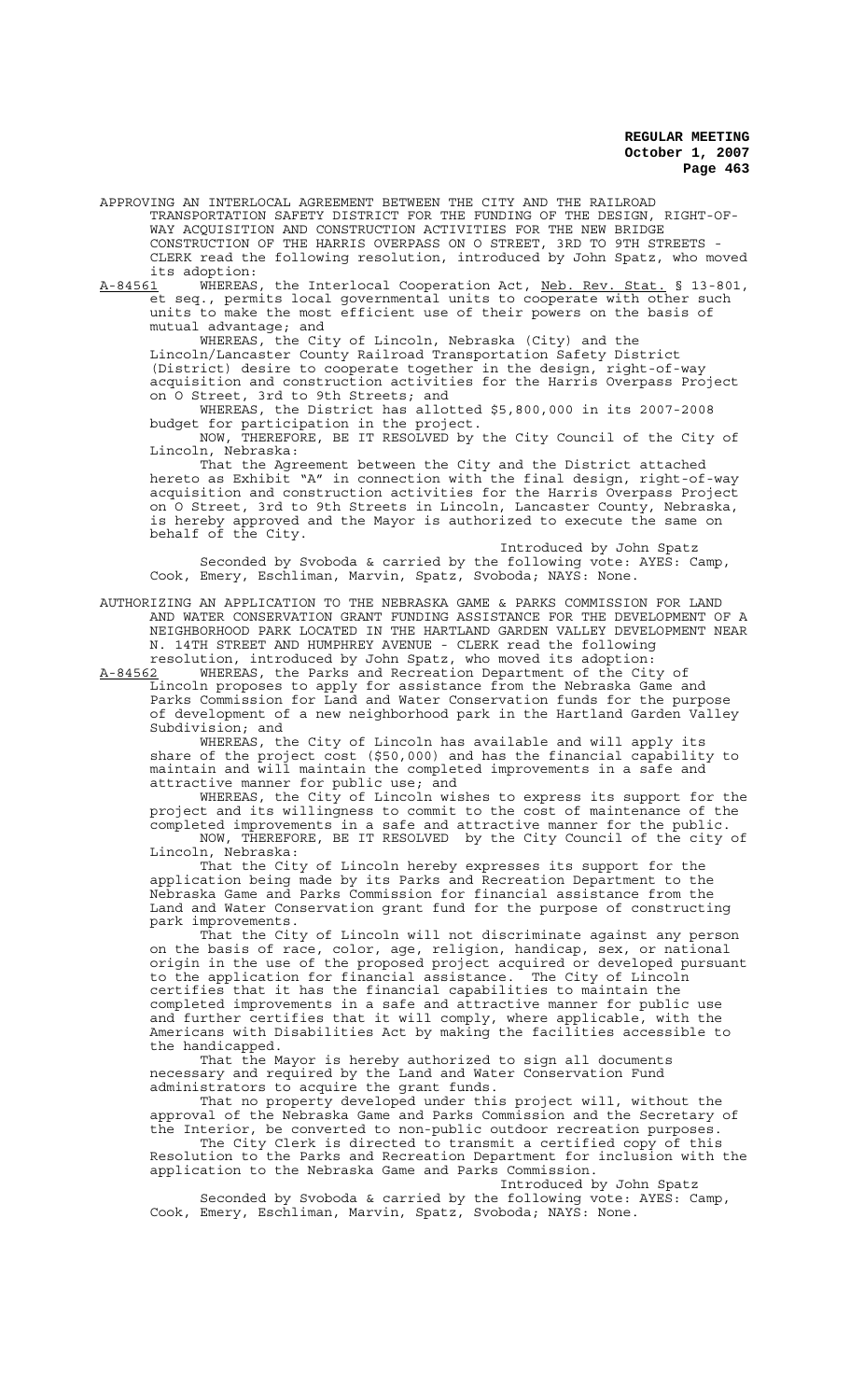ASSESSING NUISANCE ABATEMENT COSTS ASSOCIATED WITH THE CLEARING OF PUBLIC NUISANCES BY THE HEALTH DEPARTMENT TO THE FOLLOWING BENEFITTED PROPERTIES: 3141 S ST., 901 N. 23 $^{\text{\tiny{RD}}}$  ST., 1920 S. 17 $^{\text{\tiny{TH}}}$  ST., 2026 LAKE ST., 6432 LEIGHTON AVE., 1140 FAIRFIELD ST., 2302 S. 11 $^{\text{TH}}$  ST., 920 GARFIELD ST., 3102 N.  $48^{\text{TH}}$  ST., 1851 GARFIELD ST., 3019 STARR ST., 724 WASHINGTON ST., 2948 STARR ST., 245 N. 25 $^{\text{\tiny{TH}}}$  ST.,  $^{'}$ 960 S. 40 $^{\text{\tiny{TH}}}$  ST., 3051 U ST., 2718 ALPHA ST., 2540 S ST., 2436 VINE ST., 2925 N. 54 $^{\tt TH}$  ST., 1536 LEGROS AVE., 600 VILLAGE AVE., 3035 S. 46 $^{\text{\tiny{TH}}}$  ST., 631 N. 26 $^{\text{\tiny{TH}}}$  ST., 1530 N.  $23^{\text{RD}}$  ST., 1240 N. 66<sup>TH</sup> ST., 3846 SUMNER ST., 7211 STEVENS RIDGE RD., 2163 S.  $8^{TH}$  ST., 4126 MADISON AVE., 2335 S. 39 $^{TH}$  ST., 1648 S. 24 $^{TH}$  ST., 1520 D ST., 4702 COOPER AVE., 3160 T ST., 1035 S. 23 $^{\text{\tiny{{\rm ÷b}}}}$  ST., 1401 S. 21 $^{\text{\tiny{\rm STr}}}$  ST., 847 N. 29<sup>TH</sup> ST., 4139 LEWIS AVE. - CLERK read the following resolution, introduced by John Spatz, who moved its adoption:

A-84563 BE IT RESOLVED by the City Council of the City of Lincoln, Nebraska that:

Pursuant to Section 8.26.040 of the Lincoln Municipal Code, the premise clearance costs as shown on the list which is attached hereto, marked Exhibit "A" and made a part hereof by reference, are hereby assessed against the property set opposite each amount as shown thereon. Said assessments shall be delinquent from and after December 1, 2007 and draw interest as provided for in Neb. Rev. Stat. § 45-104.1 for assessments.

Introduced by John Spatz Seconded by Svoboda & carried by the following vote: AYES: Camp, Cook, Emery, Eschliman, Marvin, Spatz, Svoboda; NAYS: None.

## **PETITIONS & COMMUNICATIONS**

THE FOLLOWING HAVE BEEN REFERRED TO THE PLANNING DEPARTMENT: Change of Zone 07053 - App. of Airpark Holdings V, LLC from 0-3 to H-4 on property located at NE corner of 27<sup>th</sup> Street and Yankee Hill Rd. Special Permit 1685A - App. of Rega Engineering for an amendment to increase the number of children and staff at the child-care facility, and waive the requirement that such facility shall be located on an arterial street per Section 27.63.070 of the LMC and the requirement to provide a conversion plan on property located at 1037 S. 12 $^{\text{th}}$  Street. Special Permit 2022B - App. of Airpark Holdings V, LLC to expand the existing special permit for Planned Service Commercial to include an additional 40,800 sq. ft. of commercial uses and to waive sign restrictions on the property located at NE corner of 27<sup>th</sup> Street and Yankee Hill Rd. Special Permit 07044 - App. of Terri Sherman for a parking lot in a residential zoning district on property located at 1800 F Street. Special Permit 07045 - App. of Faulk & Foster for an approximately 198' tall wireless facility on property located at S. 70<sup>th</sup> Street and Saltillo Rd. Special Permit 07046 - App. of Gerald Maddox for extraction of soil on property located at SE of the intersection of S. 40<sup>th</sup> Street & Yankee Hill Rd. Use Permit 04005A - App. of E-S-P on behalf of Regal Building Systems to reduce the rear yard setback on property located at NW 1<sup>st</sup> Street and Barons Ridge.

- SETTING THE HEARING DATE OF MONDAY, OCTOBER 15, 2007 AT 1:30 P.M. FOR GJR, LLC DBA RANDY'S GRILL & CHILL FOR A LIQUOR CATERING LICENSE AT 4947 HOLDREGE STREET - CLERK read the following resolution, introduced by Ken Svoboda, who moved its adoption:
- A-84564 BE IT RESOLVED by the City Council, of the City of Lincoln, that a hearing date is hereby set for Mon., October 15, 2007 at 1:30 p.m. or as soon thereafter as possible in the City Council Chambers, County-City Building, 555 S. 10<sup>th</sup> St., Lincoln, NE, for Application of GJR,LLC dba Randy's Grill and Chill for a liquor catering license located at 4947 Holdrege Street.

If the Police Dept., is unable to complete the investigation by said time, a new hearing date will be set.

Introduced by Ken Svoboda Seconded by Camp & carried by the following vote: AYES: Camp, Cook, Emery, Eschliman, Marvin, Spatz, Svoboda; NAYS: None.

- SETTING THE HEARING DATE OF MONDAY, OCTOBER 15, 2007 AT 1:30 P.M. APP. OF CARMELA'S BISTRO & WINE BAR, LLC DBA CARMELA'S BISTRO WINE BAR FOR A CLASS C LIQUOR LICENSE LOCATED AT 4141 PIONEER WOODS DR., STE. 110 - CLERK read the following resolution, introduced by Ken Svoboda, who moved its adoption:
- A-84565 BE IT RESOLVED by the City Council, of the City of Lincoln, that a hearing date is hereby set for Mon., October 15, 2007 at 1:30 p.m. or as soon thereafter as possible in the City Council Chambers, County-City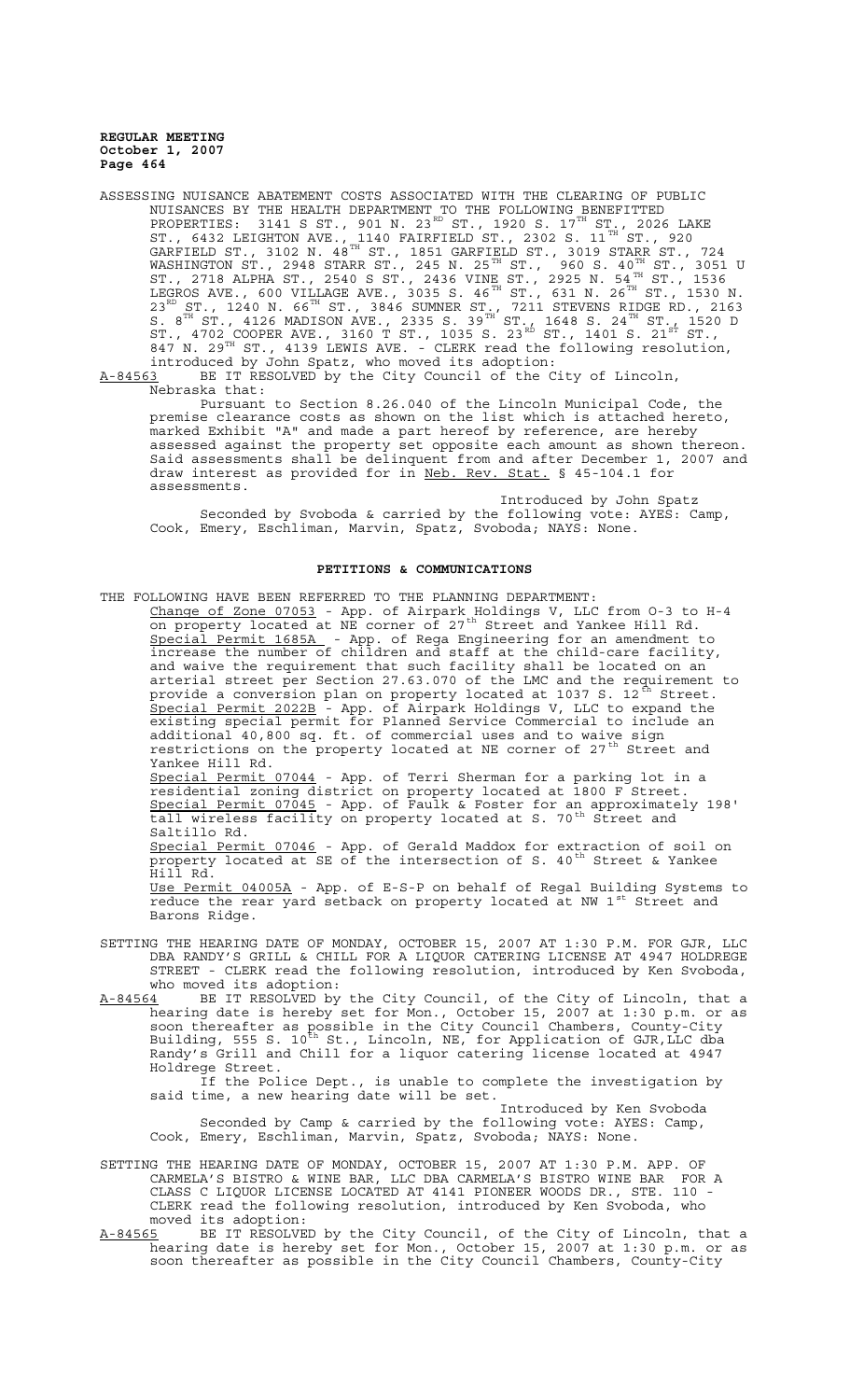Building, 555 S. 10<sup>th</sup> St., Lincoln, NE, for Application of Carmela's Bistro & Wine Bar for a Class C liquor license located at 4141 Pioneer Woods Dr., Ste. 110.

If the Police Dept. is unable to complete the investigation by said time, a new hearing date will be set.

Introduced by Ken Svoboda Seconded by Camp & carried by the following vote: AYES: Camp, Cook, Emery, Eschliman, Marvin, Spatz, Svoboda; NAYS: None.

#### **MISCELLANEOUS BUSINESS - NONE**

#### **REPORTS OF CITY OFFICERS**

CITY CLERK AND MAYOR'S APPROVAL OF ORDINANCES & RESOLUTIONS PASSED BY COUNCIL ON SEPTEMBER 17, 2007 - CLERK presented said report which was placed on file in the Office of the City Clerk.

APPOINTING BRENT JOHNSON TO THE PEDESTRIAN/BICYCLE COMMITTEE TO FILL AN UNEXPIRED TERM EXPIRING SEPTEMBER 1, 2008 - CLERK read the following

resolution, introduced by John Spatz, who moved its adoption: A-84566 BE IT RESOLVED by the City Council of the City of Lincoln, Nebraska:

That the appointment of Brent Johnson to the Pedestrian/Bicycle Advisory Committee to fill an unexpired term expiring September 1, 2008, is hereby approved.

Introduced by John Spatz Seconded by Svoboda & carried by the following vote: AYES: Camp, Cook, Emery, Eschliman, Marvin, Spatz, Svoboda; NAYS: None.

# **ORDINANCE - 1ST READING & RELATED RESOLUTIONS (AS REQUIRED) - NONE**

# **ORDINANCES - 3RD READING & RELATED RESOLUTIONS (as required)**

AMENDING TITLE 4 OF THE LINCOLN MUNICIPAL CODE TO REPEAL CHAPTER 4.10 "COMMUNITY DEVELOPMENT TASK FORCE" - CLERK read an ordinance, introduced by Robin Eschliman, amending Title 4 of the Lincoln Municipal Code relating to Board and Commission by repealing Chapter 4.10 entitled "Community Development Task Force" in its entirety by repealing Sections 4.10.010, 4.10.020, 4.10.030, and 40.10.040, the third time.

ESCHLIMAN Moved to pass the ordinance as read. Seconded by Svoboda & carried by the following vote: AYES: Camp, Cook, Emery, Eschliman, Marvin, Spatz, Svoboda; NAYS: None.

The ordinance, being numbered **#19002**, is recorded in Ordinance Book #26, Page

APPROVING AN AGREEMENT BETWEEN THE CITY AND THE ASIAN COMMUNITY & CULTURAL CENTER FOR THE LEASE OF SPACE BY THE LINCOLN AREA AGENCY ON AGING FOR ITS ACTIVAGE CENTER PROGRAM AT 2615 O STREET FOR A PERIOD OF OCTOBER 1, 2007 THROUGH AUGUST 31, 2008 - CLERK read an ordinance, introduced by Robin Eschliman, accepting and approving a Lease Agreement between the City of Lincoln and Asian Community and Cultural Center for the lease of office space by the Lincoln Area Agency on Aging for its ActivAge Center program at 2615 O Street, Lincoln, NE for a term beginning October 1, 2007 through August 31, 2008, the third time.

ESCHLIMAN Moved to pass the ordinance as read.

Seconded by Svoboda & carried by the following vote: AYES: Camp, Cook, Emery, Eschliman, Marvin, Spatz, Svoboda; NAYS: None. The ordinance, being numbered **#19003**, is recorded in Ordinance Book #26, Page

### **REGISTERED TO SPEAK SESSION - NONE**

### **OPEN MICROPHONE SESSION - NONE**

### **MISCELLANEOUS BUSINESS**

#### **PENDING -**

CAMP Moved to extend the Pending List to October 8, 2007. Seconded by Svoboda & carried by the following vote: AYES: Camp, Cook, Emery, Eschliman, Marvin, Spatz, Svoboda; NAYS: None.